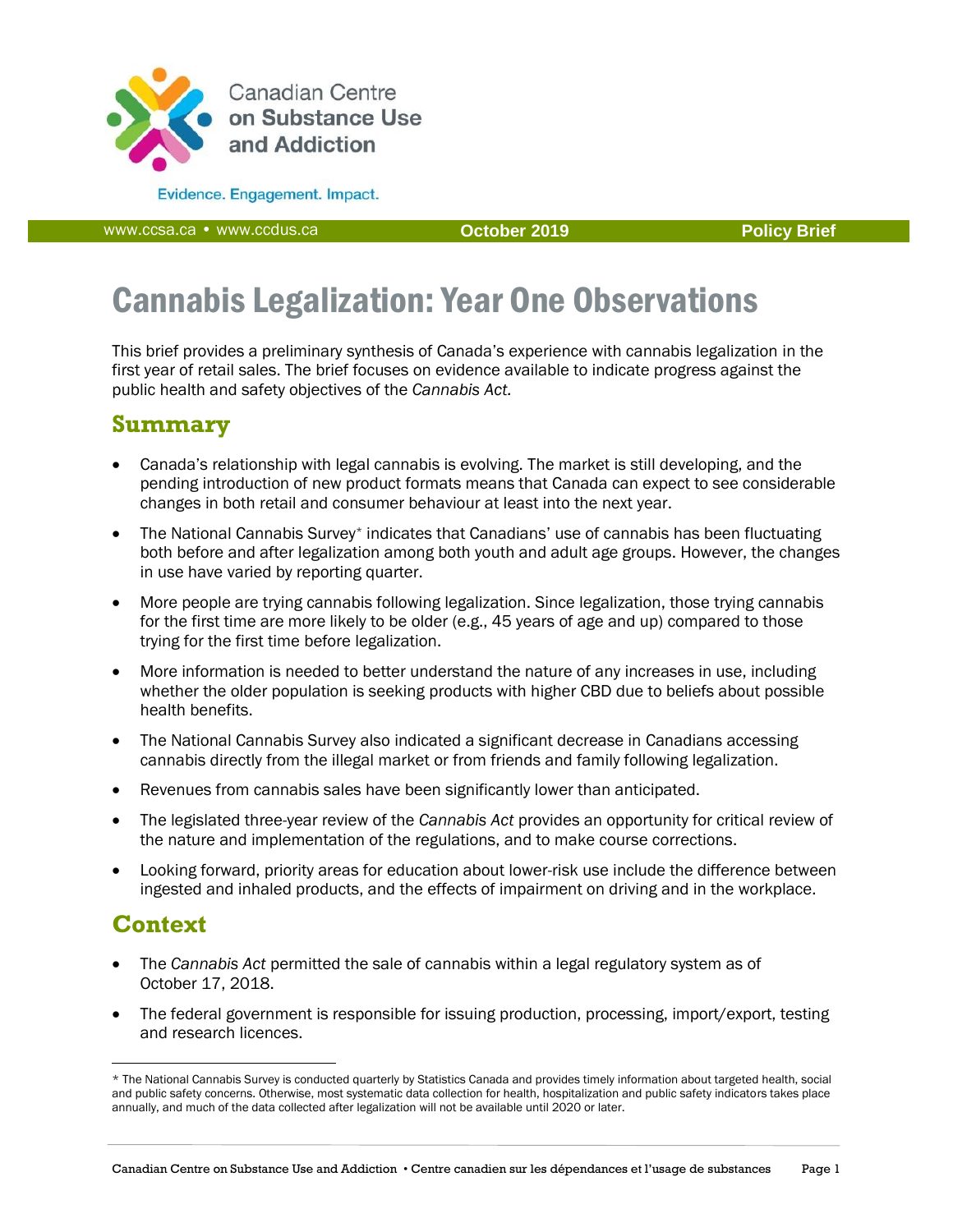

 The provinces and territories are responsible for retail sales and distribution. Each province and territory established a unique approach, with considerable variation among them in terms of public versus private sales, licensing, number and distribution of retail stores, oversight bodies, pricing and taxation, supply, and places of consumption, for example.

# **Key Considerations**

With the Act in effect for less than a year, any discussion of impact is limited to preliminary observations. The following limitations are important to consider.

#### *Availability and Accessibility*

The impact of legalization on Canadians' consumption of cannabis and related health, safety and criminal justice measures will not fully be realized until Canadians have consistent access to regulated product.

#### Retail Locations

Retail scale-up is on-going, with storefront locations unevenly distributed. For example, storefronts in Ontario did not open until April 2019 and were initially limited to 25 licences. An additional 50 licence opportunities were allocated via lottery in August 2019, including eight available to First Nations reserves. British Columbia has four publicly operated locations open with twelve pending and 62 approved private retailers (to date) opening gradually since October 2019. In comparison, Alberta has issued more than 250 licenses, although not all storefronts are currently in operation. The New Brunswick government is contemplating reducing the number of retail storefronts in response to significant financial losses during the initial rollout of Cannabis NB stores. Although online sales were widely available immediately after legalization, a postal strike presented immediate distribution challenges. In addition, some consumers may be hesitant to use online ordering due to concern about submitting private information (i.e., address and credit card) and to a preference for being able to view and receive information about the product first-hand.

#### Product Availability

The initial period following legalization saw challenges with ensuring that the diversity and quantity of products available met consumer demand and preferences. Licensed producers were dependent on the passage of the *Cannabis Act* in June 2018 to ensure production and packaging met regulatory requirements, thereby limiting the timeframe available to prepare products for sale. There were also initial delays in shipping due, for example, to complications with excise stamps. Producers have noted that the requirement to apply provincial excise stamps prior to shipment limits the ability to respond to changes in jurisdictional demand. The level of consumer demand for CBD-dominant oils was unexpected and contributed to shortages of these products in particular. Initial supply shortages significantly impacted retailers, with some stores reducing hours of sale, reducing staff or closing.

The number of licences for cultivators, processors and sellers issued by Health Canada has increased each quarter (Health Canada, 2019a). The finished inventory of dried cannabis increased from 18,481 kg in October 2018 to 48,918 kg in June 2019, with an additional unfinished inventory of 263,333 kg (84% of the total). The finished inventory of cannabis oil increased from 29,511 L in October 2018 to 98,123 L in June 2019, with an additional unfinished inventory of 43,058 L (30% of the total) (Health Canada, 2019b).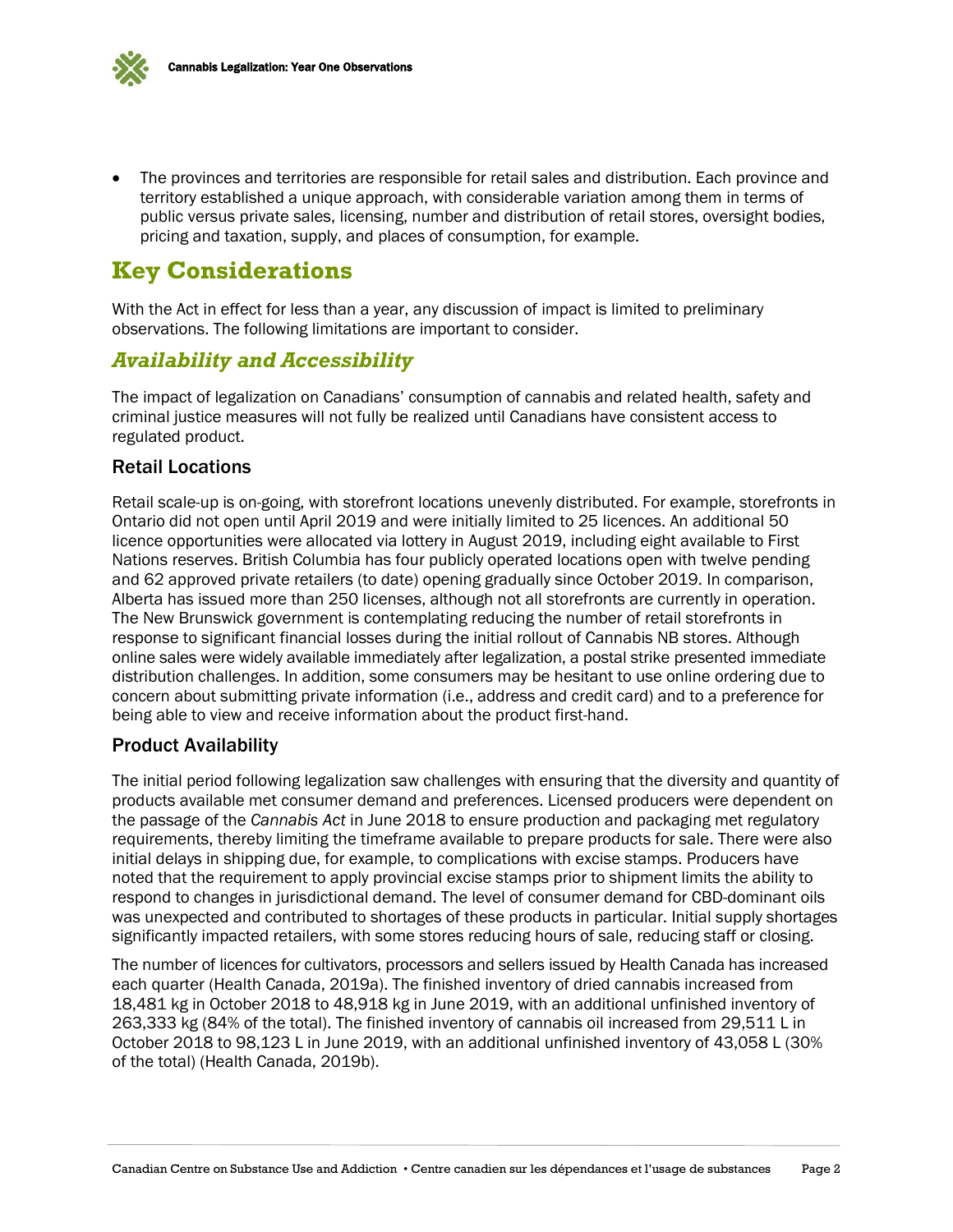

## *Data and Indicators*

#### Health and Consumption Data

Most health surveys that address cannabis use, for example, the Canadian Tobacco, Alcohol, and Drug Use Survey (CTADS), the Canadian Cannabis Survey and the CAMH Monitor, take place annually or every second year, with an additional period of several months required for analysis and reporting once data collection is completed. There are also several data collection initiatives led by academic institutions, such as the International Cannabis Policy Study at the University of Waterloo.

The most timely source of data on Canadian cannabis use is the National Cannabis Survey launched by Statistics Canada in the first quarter (Q1) of 2018 and conducted on a quarterly basis since then. Each National Cannabis Survey report focuses on a different theme, while full survey data are available through Research Data Centres. Statistics Canada has also launched the Cannabis Stats Hub to provide consolidated access to national data, and has produced a thorough review of cannabis-related data sources in the publication *Preparing the Social Statistics System for the Legalization of Cannabis* (Wilkins, Mazowita, & Rotermann, 2018). Hospitalization data will also be available by fiscal year from the Canadian Institute for Health Information.

#### Criminal Justice Data

Statistics Canada reports arrest data from the Uniform Crime Reporting system on an annual basis. No national arrest data associated with the *Cannabis Act* are yet available. Much data will also need to be analyzed specifically at the provincial and territorial level, in particular with regards to variations in approaches to prohibited places of use and use below the permitted age of access. Criminal justice data also often reflect police priorities and resources more than criminal behaviour. For example, changes in drug-impaired driving incidents might reflect an increased number of officers trained in detecting this behaviour rather than an actual increase in cannabis-impaired driving. Data on the illegal market is also notoriously difficult to capture in an accurate and consistent fashion due to the inherently secretive nature of illegal market behaviour. There are studies underway looking at dark web markets and fluctuations in illegal market pricing.

#### Data Disaggregation

Evaluating the equity of the impact of legalization requires data that can be disaggregated, for example, according to gender, culture, age and income. Many population-level surveys do not have sufficiently large samples or include equity questions to allow meaningful disaggregation.

# **Progress Against Objectives**

The following observations are based on preliminary data and will be revisited as additional information becomes available.

## *Prevent Young Persons from Accessing Cannabis*

The National Cannabis Survey indicates a non-significant increase in past three-month cannabis use in the 15–24 age group overall, from 23.2% in Q1 2018 to 29.5% in Q1 2019 (Statistics Canada, 2019a). However, that figure then decreased to 25.5% in Q2 2019 (Statistics Canada, 2019b). More specific youth data are required to draw conclusions about access to cannabis by those under age 18, and about the type of product and supply sources they are accessing.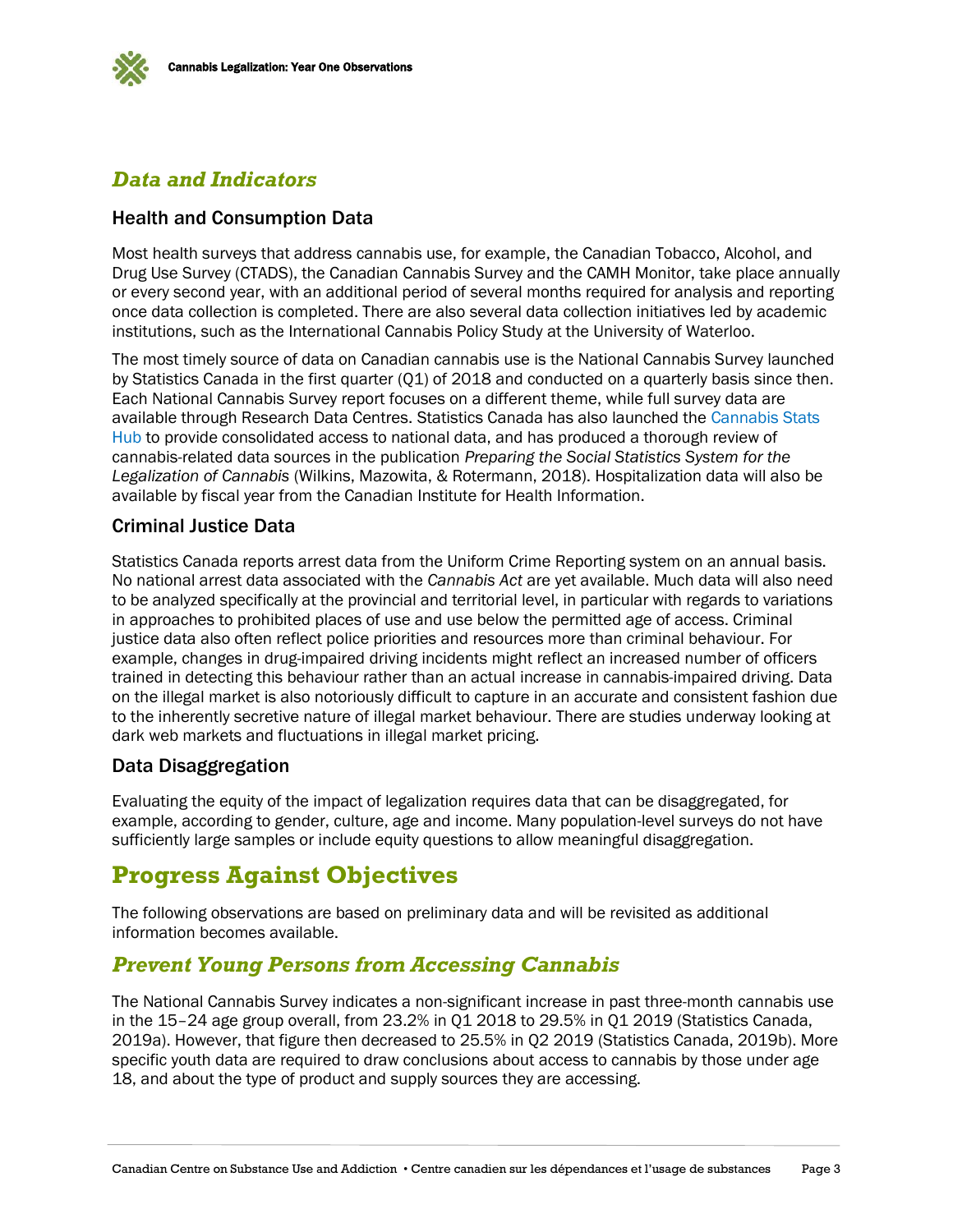

## *Protect Public Health and Safety*

From a health perspective, the frequency and intensity of cannabis use is of greatest concern with regard to potential harms. The National Cannabis Survey indicates an increase in use among older demographics, including both those 45–64 and those 65 and older. The available data do not indicate an increase in daily or near-daily use between Q1 2018 and Q1 2019, possibly indicating that this increase is associated with infrequent use or experimentation (Statistics Canada, 2019a). More information is also needed to examine whether the increase in the older age group is being driven by the claims of health benefits associated with CBD use, and suggested by the demand for and resulting shortage of these products in retail stores.

According to the National Cannabis Survey, the percentage of Canadians reporting driving within two hours of cannabis use has not significantly changed following legalization (Statistics Canada, 2019b). Additional inquiry is required to determine whether observations from some police agencies noting increased cannabis-impaired driving are due to increased priority and detection capacity or actual increased incidents.

Public education remains a priority. Survey data indicate that about half of Canadians believe that driving within three hours of cannabis use is unsafe. Combined 2018 and 2019 data also indicate that approximately 13% of Canadians who consume cannabis report use prior to or in the workplace (Statistics Canada, 2019a). Continued monitoring will determine whether ongoing efforts to promote awareness of the risks associated with cannabis use and ways to reduce those risks has an impact on beliefs and behaviours specific to driving and workplace safety.

Future reports from the Canadian Institute for Health Information will be helpful in identifying trends in cannabis-related hospitalizations. Targeted projects are also looking at the presence of cannabis in traffic fatalities.

The regulation of product safety is important to protecting public health. Currently, much testing is conducted through industry self-regulation. Tolerance levels for different contaminants are established by the pharmacopeia rather than specified in Health Canada regulations, with the exception of listed pesticides. Establishing clearer requirements, as well as benchmark test labs to ensure consistency and accuracy of testing procedures, would improve product safety assurance.

Ensuring product quality is essential in moving Canadians from the illegal to the legal market. Anecdotal reports indicate that some retail products did not meet consumer expectations; for example, some have said the cannabis they purchased legally was very dry. Producers report they are still developing ways to optimize product quality while meeting Health Canada standards and achieve costeffectiveness.

## *Deter Criminal Activity*

There is limited data available to indicate the early impact of legalization on the illegal market. The National Cannabis Survey indicates that consumers are shifting from the illegal to the legal market. Of those reporting past-three-month use, 47% reported access through a legal source in Q1 2019 and 48% in Q2 2019 compared to 23% in Q1 2018 (Statistics Canada, 2019a). However, the high rate of consumers reporting legal access prior to legalization indicates there could be confusion about legal versus illegal sources (e.g., illegal dispensaries thought to be legal).

The gaps in accessibility and in product diversity support the continued role of the illegal market early in the development of retail sales. Product shortages and start-up costs in the regulated system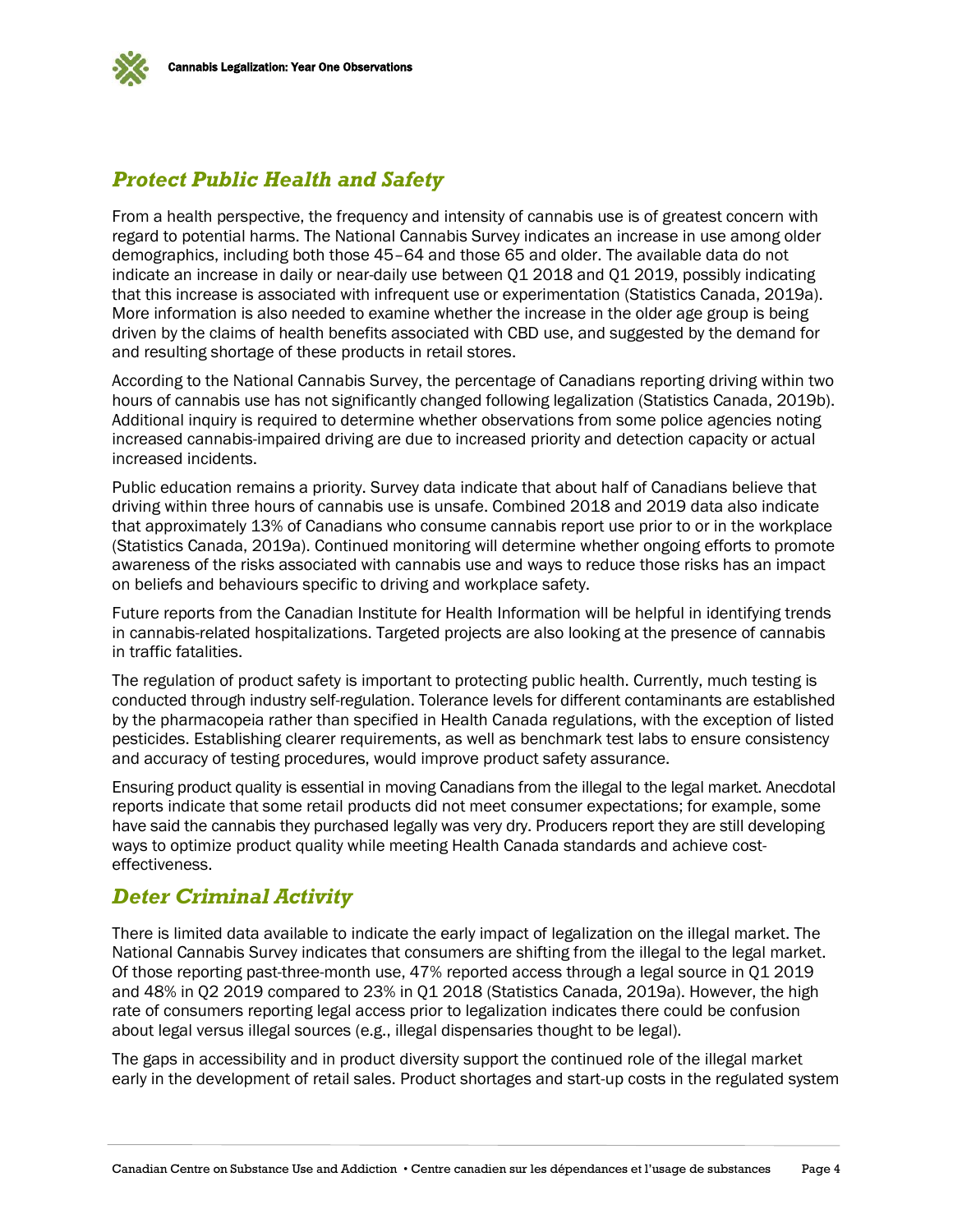

also ensure that illegal market prices are considerably lower than the regulated market at the outset, although regulated market prices are expected to decrease over time.

## *Reduce the Burden on the Criminal Justice System*

Police agencies have invested significant resources in training officers in the detection of drug-impaired driving. This investment has had an immediate impact on the criminal justice costs associated with legalization. Anecdotal reports from police agencies vary in terms of increased versus stable levels of cannabis-impaired driving.

Edmonton police, for example, reported 19 arrests for suspected cannabis-impaired driving between October 2018 and April 2019 compared with one during the same period in the previous year. An increase in drug-impaired driving arrests overall (from three to 53) does indicate that increased policing of this behaviour plays a contributing role (Edmonton Police Commission, 2019). The same report indicates that processing a cannabis-impaired driver takes a minimum of six hours compared with one hour for an alcohol-impaired driver. Indicators related to this objective will benefit from increased time for data collection and analysis.

# **Additional Impacts and Observations**

#### *Revenue*

Although revenue generation is not one of the objectives of the *Cannabis Act*, it is worth addressing. Both private and government agencies projected significant levels of revenue with legalization that, in most cases, have not yet been realized. Virtually all provinces have significantly reduced initial revenue forecasts. The Government of New Brunswick, for example, realized only \$18.6 million versus an anticipated \$45 million in sales in year one. Some of the assumptions that proved most problematic in the over-estimation of initial revenues included delayed sales dates (e.g., July 2018 versus October 2018, and April 2019 for Ontario retailers), ability of supply to meet demand across product types, costs of meeting regulatory requirements, and basic physical and human resource costs associated with start-up.

The variability in revenue highlights the importance of ensuring that prevention, education, treatment and enforcement initiatives are independently funded rather than dependent on a percentage of revenue from cannabis sales or taxes on sales.

## *Jurisdictional Authority*

Manitoba and Quebec have prohibited the home cultivation of cannabis. The Quebec Superior Court overturned this prohibition on September 3, 2019, finding that it infringes on the jurisdiction of the federal government.

Indigenous communities have expressed concerns about the adequacy of consultation and cultural considerations during the development of the *Cannabis Act*. Several Indigenous communities are establishing independent regulatory approaches for cannabis production, processing and sale on Indigenous land, including licensing and testing (e.g., Six Nations Cannabis Control Law). The Chiefs of Ontario passed a resolution in June 2019 asserting complete jurisdiction over cannabis operations.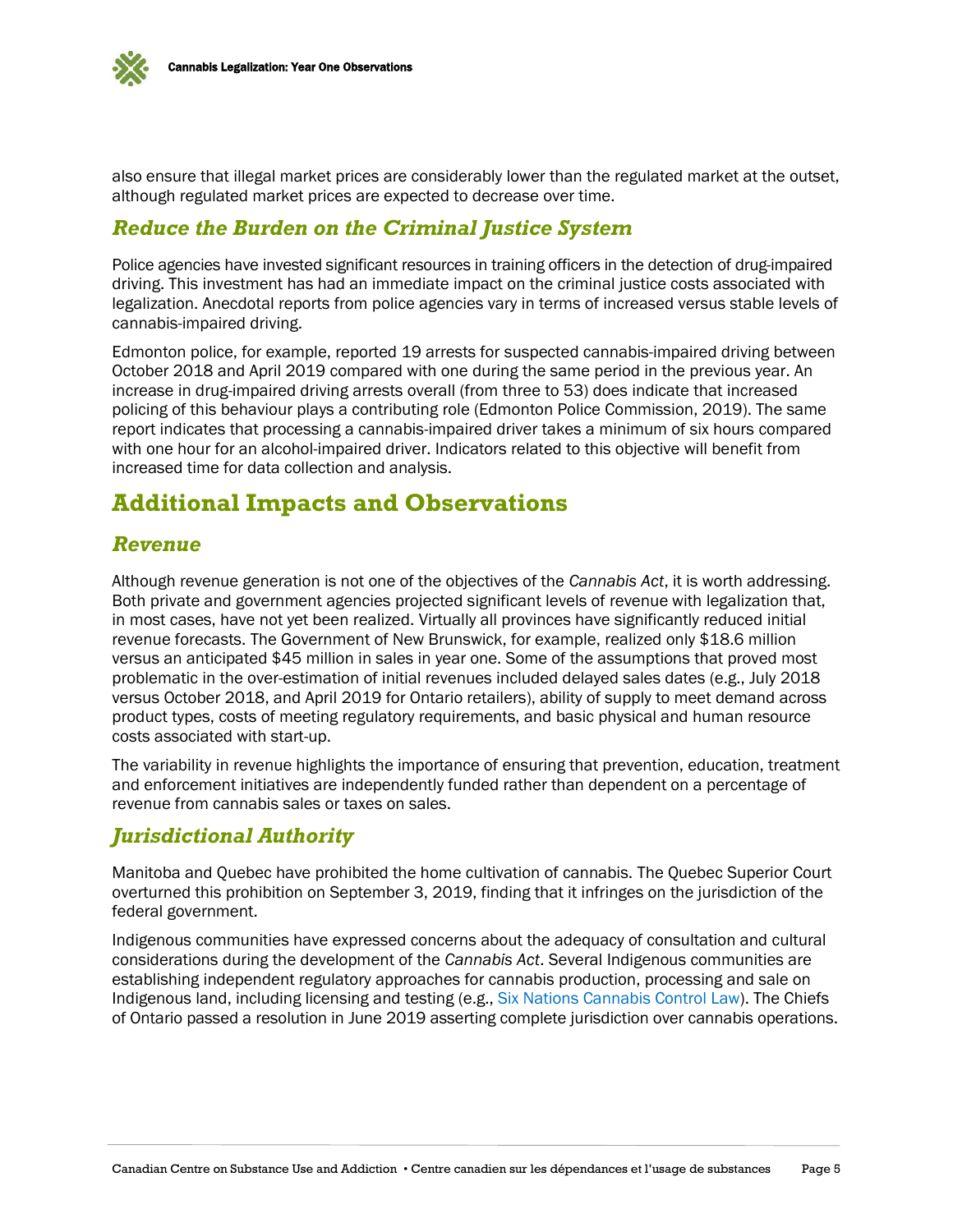

# **Lessons Learned**

Many of the lessons learned in the early stages of cannabis legalization in Canada echo those heard in Colorado and Washington State. Some are unique to the Canadian context:

- Take the time needed to ensure that regulations are fully developed, and that all levels of government are prepared for implementation.
- Provide sufficient time to scale up production and distribution to prevent significant product shortages.
- Anticipate and account for costs associated with developing and implementing a new regulatory system, from administration to enforcement and training to public education.
- Recognize that initial revenue generation, whether through sales or taxation, will be impacted by many external factors and should not be relied on to support government budgets.
- Shifting consumers from the illegal to the legal market will take time.
- Private companies in the cannabis space are extremely dynamic, with mergers and acquisitions driving toward consolidation and growth among a small number of key players. Efforts to provide opportunities for smaller retailers to participate must be very targeted to achieve this goal (e.g., independent Ontario lottery winners have been bought out by larger companies).
- Comprehensive and sustained public education and information is required to ensure understanding of the regulatory system, of the risks associated with cannabis use, and of ways in which to reduce those risks. (See, for example the *Lower-Risk Cannabis Use Guidelines* [Fischer et al., 2017] produced in partnership between CRISM and CAMH and the *Talking Pot with Youth* [Fleming & McKiernan, 2018] guide produced by CCSA.)

# **Next Steps**

## *Edible Cannabis, Cannabis Extracts and Cannabis Topicals*

The introduction of edible cannabis products, cannabis extracts and cannabis topicals in December 2019 will be a significant disruption to the emerging market. From a public health and safety approach, these products bring the potential benefit of reducing consumption via combustion, while at the same time bringing increased risks associated with accidental ingestion or over-consumption of edibles and extracts. CCSA will continue to leverage internal expertise and to work with partners to monitor and contribute to emerging research, to monitor impacts across all sectors, and to encourage the collection and timely analysis of data to inform policy and practice.

#### *Research*

The *Cannabis Act* contains a legislated three-year review. Through the funds allocated to CCSA in the 2018 federal budget, CCSA is working with partners to support a coordinated approach to research that will feed into this review. This approach includes:

 The Partnerships for Cannabis Policy Evaluation grants, which will support researchers working directly with provincial and territorial partners to evaluate the impact of legalization across the natural experiment that has unfolded across the country;